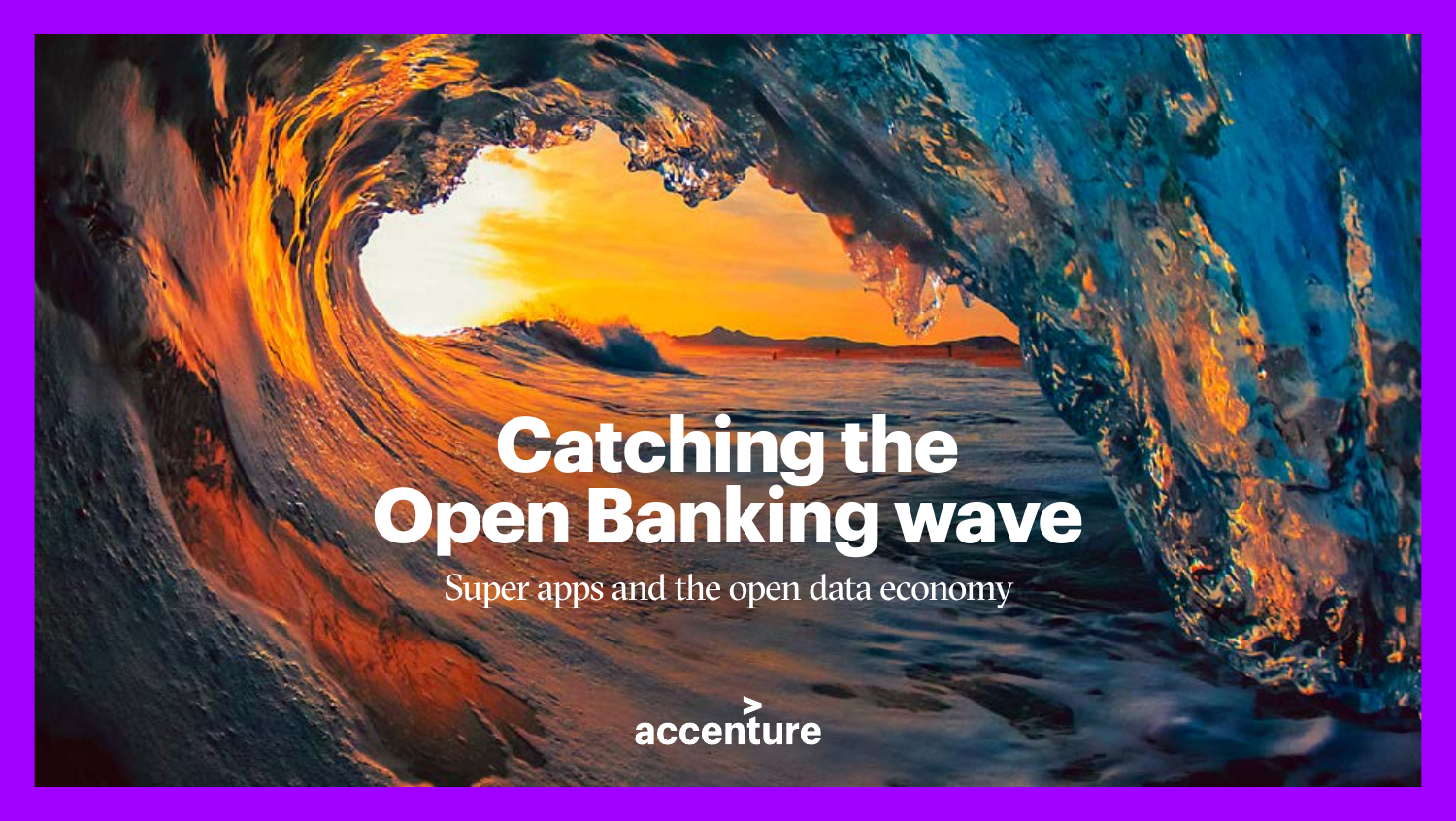## **Estimated \$416 billion in banking revenue at stake in the transition to an open data economy**

**Open Banking initiatives and regulations are maturing rapidly, clearing the way for a shift towards an open data economy—a potentially vast new marketplace characterized by platforms and ecosystems that take advantage of enhanced flows of customer data to offer these customers highly relevant, personalized products and services.** 

**Our analysis indicates that this market could be worth as much as \$416 billion for the banking and other financial services players that succeed in establishing a role for themselves in the winning ecosystems.** 

Though most countries are moving towards the open data paradigm, the speed and trajectory vary. In many markets, banks have become complacent about the threat Open Banking poses to their traditional business model. Yet when Open Banking takes off, growth is likely to be exponential and the skeptics may be left behind. Given the vast potential revenue that is at stake, the decision to pass over the opportunity—or even to wait and see how it unfolds—could be costly. Our new report looks at the capabilities leading banks are expected to prioritize for the open data economy as the danger of disruption grows.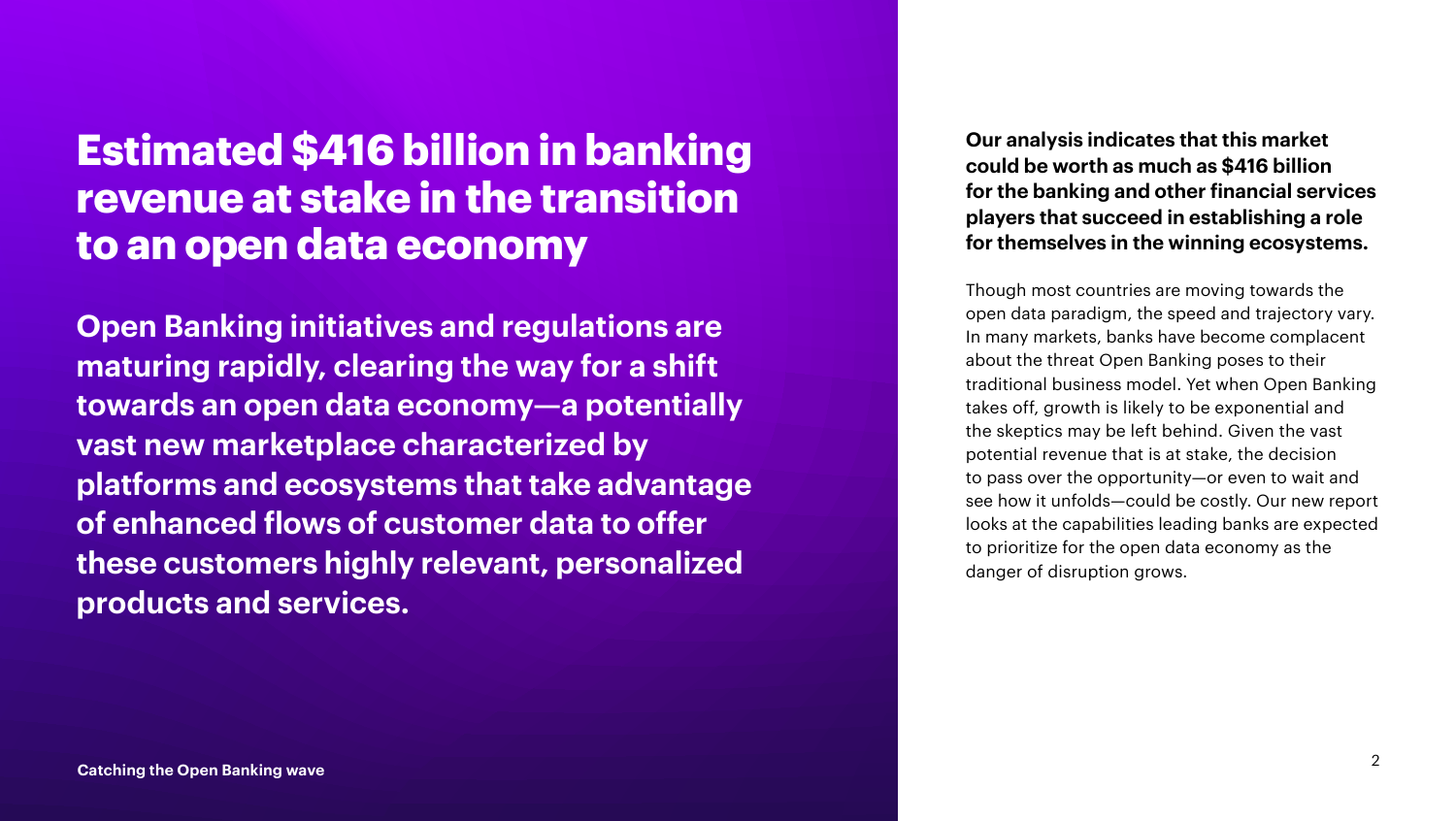## **Beyond the horizon, the Open Banking wave is picking up speed**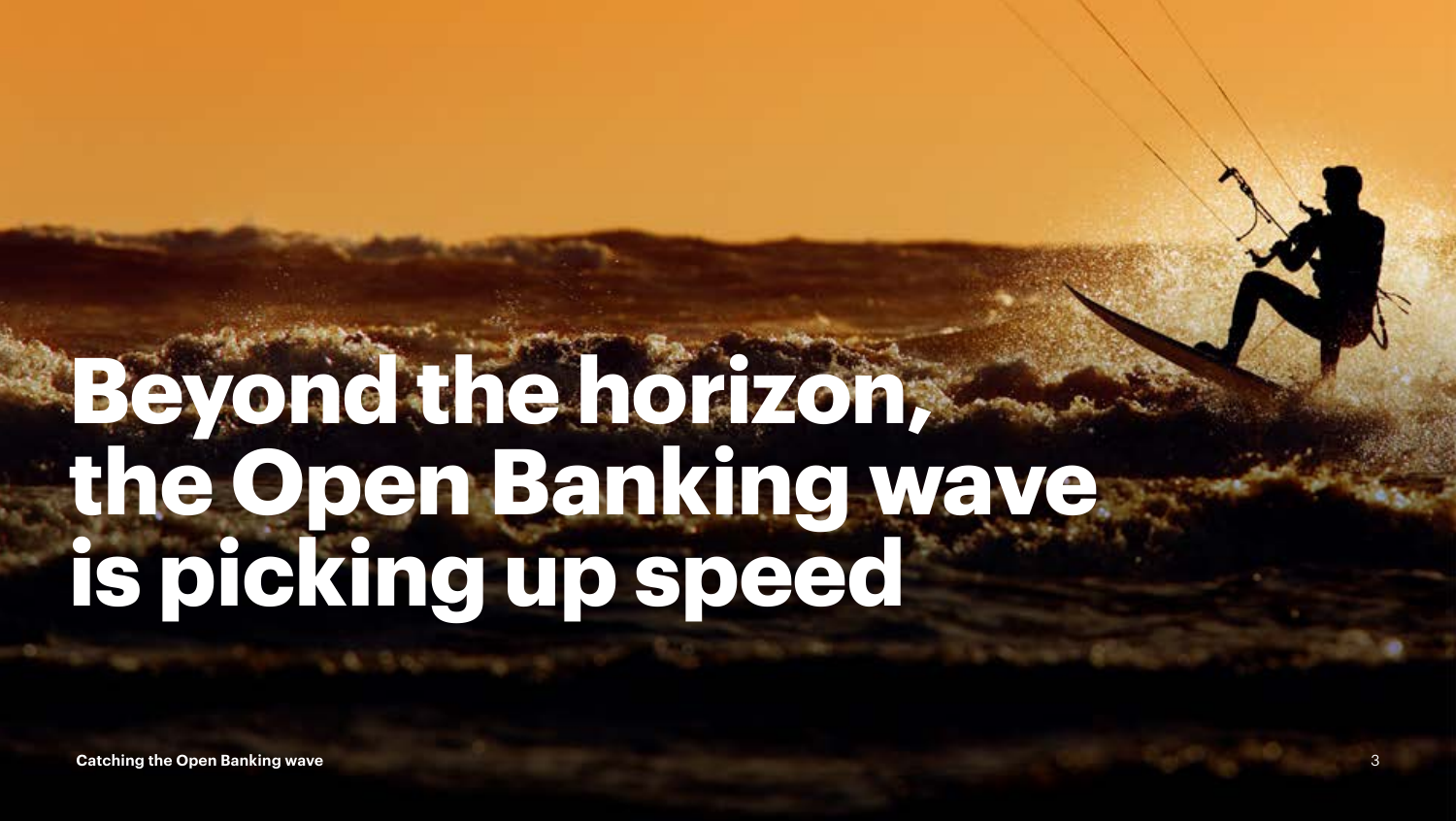

**Looking out to sea from the coastline on a calm day, it may appear that the ocean is still. Yet forces such as tides, wind, earthquakes, and underwater volcanoes and mud slides are creating the next waves that will break on the beach. Those waves forming in the deep water might not look like much at first, but they can build up massive force over time, and then inundate the landscape.** 

Likewise, when bankers look to the horizon, the Open Banking wave that forces such as regulation, disruptive competition and consumer uptake of new technologies are generating may be barely visible from the shoreline. Yet, like a hurricane creating a storm surge—long waves created far from shore that intensify as they get closer to the land—Open Banking could soon engulf banks that are not ready for it.

As regulation, business models and competitors mature, and as the potential becomes more apparent, the Open Banking wave is likely to gain momentum. Accenture research<sup>1</sup> shows that 76% of banks worldwide expect customer adoption and Open Banking application programming interface (API) usage to increase by 50% or more in the next three to five years. Many industry commentators believe 50% will turn out to be a conservative estimate.

This is just the beginning of a wider shift towards an open data economy, where companies across different industry and ecosystem boundaries will use APIs and platforms to connect customers to vast groupings of first- and third-party services and offerings—a development that promises to change the nature of competition in financial services.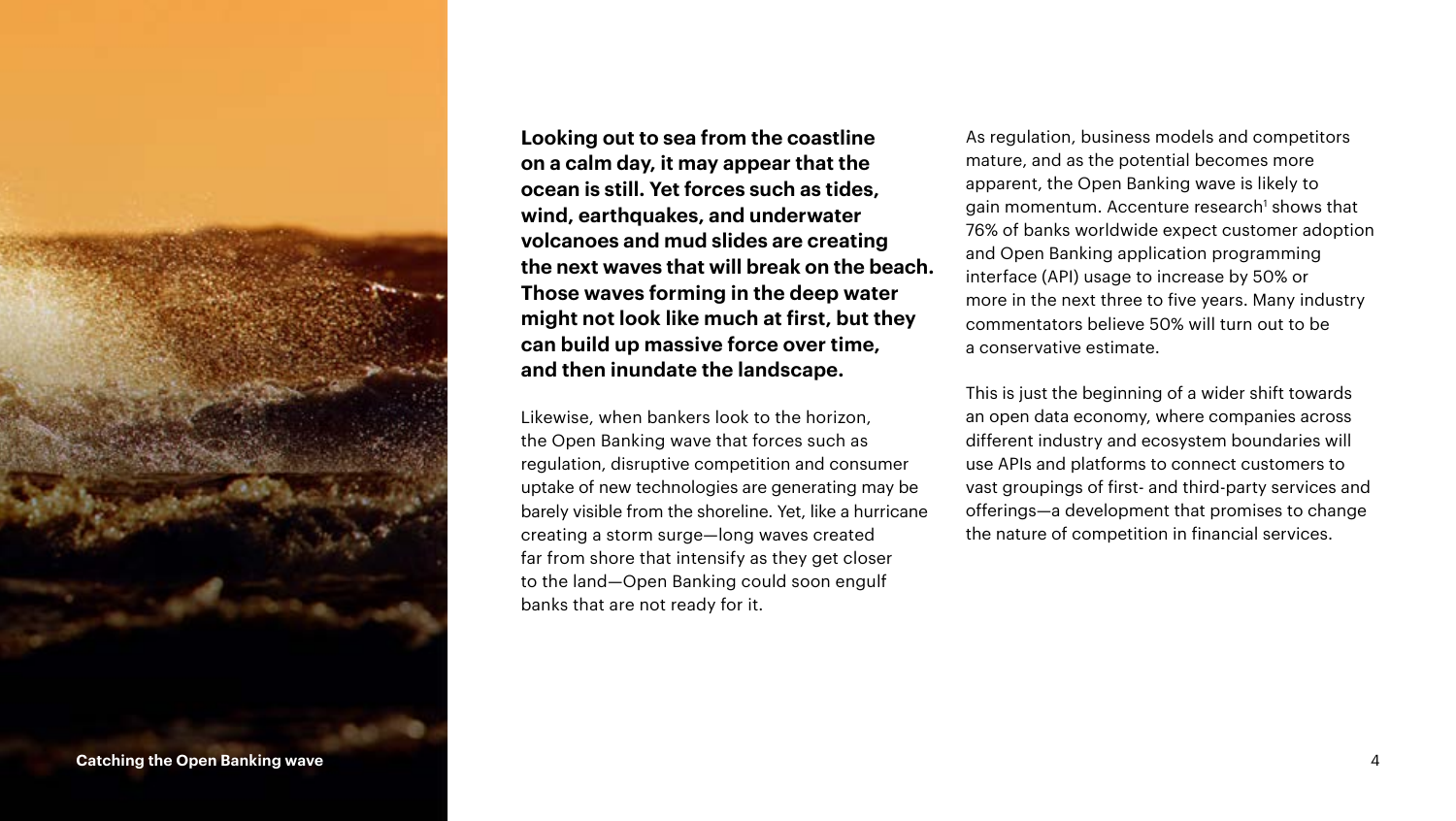## **The rapid growth of third-party providers**

**The number of third-party providers (TPPs) in the banking ecosystem is growing dramatically in most markets. Europe, for instance, has seen TPPs grow from around 100 to more than 450 in less than two years. Not only is the number of TPPs growing, but they are also looking beyond payments and transactional retail banking to the entire financial value chain.** 

More and more TPPs are targeting commercial banking, wealth management, insurance, investments and other more complex, high-value parts of the financial product stack. Following in the footsteps of Chinese 'super apps' such as WeChat and Alipay, the likes of PayPal<sup>2</sup> and Klarna<sup>3</sup> are taking the first steps towards building ecosystems that integrate features such as mobile payments, shopping, investing, savings, budgeting and crypto-capabilities on a single platform.

Accenture Research analyzed a variety of data sets covering 20 of the largest economies, which together make up more than 75% of GDP worldwide. Using this in conjunction with the findings of a global C-level banking survey conducted in 2020, we estimated (see About the Research on page 17) that as much as \$416 billion of banks' total revenue will be at stake as the open data economy materializes over the next three years. This revenue is likely to be captured or defended by agile players—whether traditional banks or newcomers—that have recognized the opportunity, equipped themselves with the requisite capabilities, allied themselves with the right partners, and launched successful Open Banking initiatives.4

With such high financial stakes, it's not surprising that fintechs, neobanks, bigtechs and a range of non-traditional players are preparing to take on the incumbent banks in the looming battle for this potentially profitable market.

Despite the flurry of activity as these innovative newcomers jockey for position, many banks around the world have been slow to respond. Far from preparing themselves to lead in the unfolding open data economy, they have done the minimum to comply with Open Banking regulation. Their hesitance is perhaps understandable—the regulatory and technology landscape has yet to settle, funding for innovation programs is limited, and customer churn and loss of revenues due to Open Banking have not yet been material in most countries.

But the belief that banks can safely take a wait-and-see approach in this as-yet-undisrupted market is a dangerous one. It is based on the mistaken premise that banking growth and innovation will follow a slow and predictable linear path. Recent experience—such as that seen in the worlds of mobile and social media —suggests Open Banking is more likely to follow a trajectory of rapid if not exponential growth.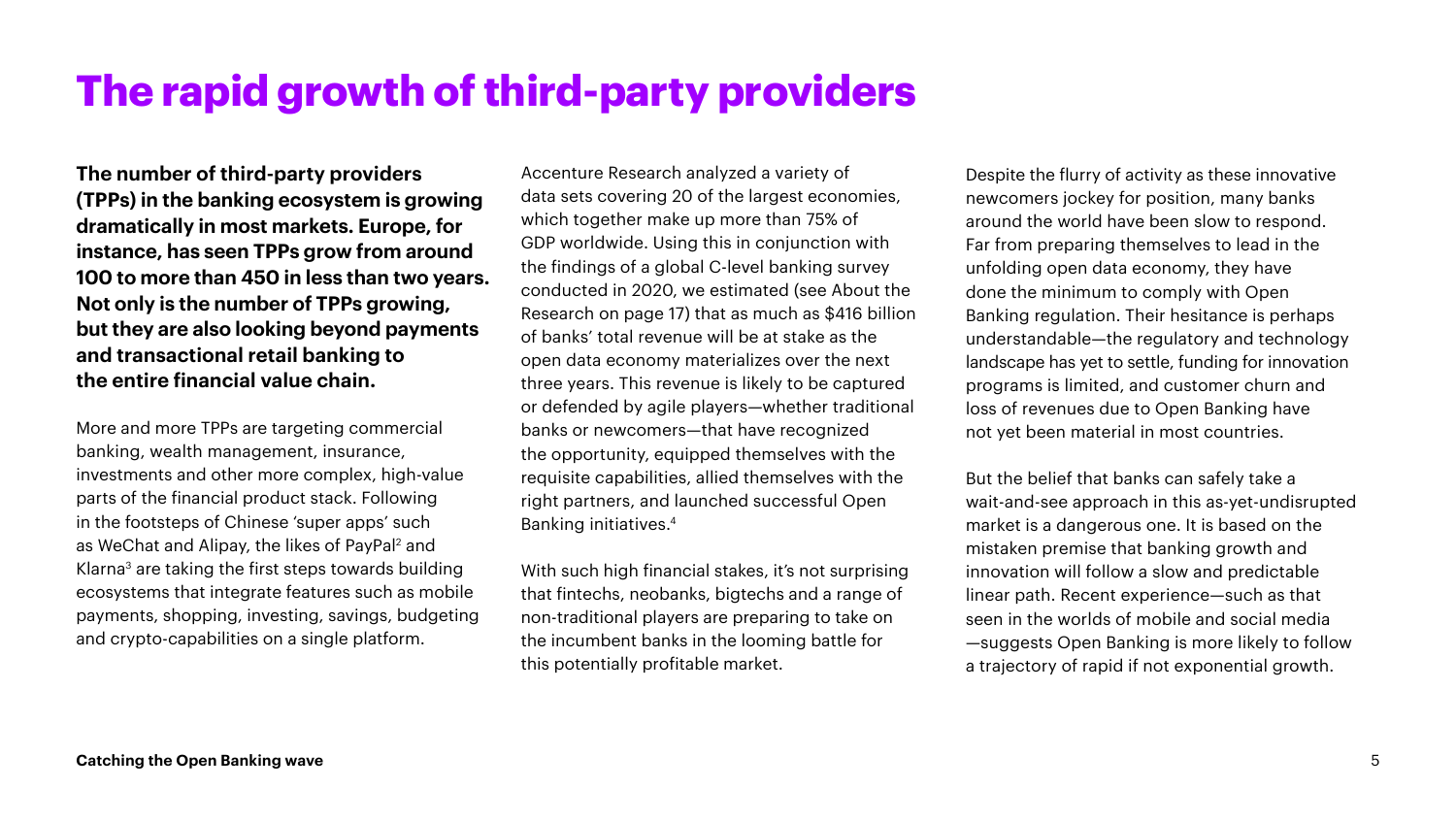## **In some markets, the storm surge has arrived**

**We're already seeing the first signs of this dramatic trajectory in markets where consumers show high levels of digital readiness and where the regulatory environment is loosening banks' ability to lock in their customers. Just consider the brisk adoption of super-apps in Asia, or the rapid uptake of payments app Venmo in the US—from 10 to 40 million users in just two years.5** 

A critical enabler of the open data economy is the blurring of boundaries between industries. This makes it easier for any company with a large pool of consumer data—including major billers such as utilities and telecom operators to compete for the revenue at stake. Consider the example of Italy's largest utility, Enel, which has partnered with the Swedish fintech, Tink, to launch an account aggregation solution.6 Enel is also working with high-tech firm SIA to develop new mobile banking solutions.7

It's not only industry incumbents that are eyeing the opportunity, but also digital natives from sectors outside banking. Consider the examples of GoJek and Grab in Southeast Asia. Originally founded as ride-hailing platforms, both today offer a wide range of services from a single app. GoJek provides more than 20 on-demand services—covering transportation, payments and food delivery, among others to over 170 million users.<sup>8</sup>

Banks that are not yet considering where they will play in the open data economy risk yielding the market to their more agile competitors. Around half of all consumers express a strong preference for integrated value propositions,<sup>9</sup> while eight out of the 10 companies with the world's highest market capitalization generate much of their revenue from the ecosystems they have created.10

There comes a point where banks must decide whether to catch the wave and use its energy for forward propulsion, or ride it out in the

hope it does minimal damage. To maximize their opportunities in the evolving open data economy, leading banks should adjust their strategy to the waves generated by customers, regulators, technology infrastructure and competition in their markets.

Knowing that waves can bring change and excitement, or danger and destruction, leading banks are deciding today how to balance the risk and the reward of Open Banking. Our new research examines market readiness across these four pillars—customers, regulation, technology and competition—in Europe, North America, Latin America and Asia-Pacific to help banks chart their course for open data.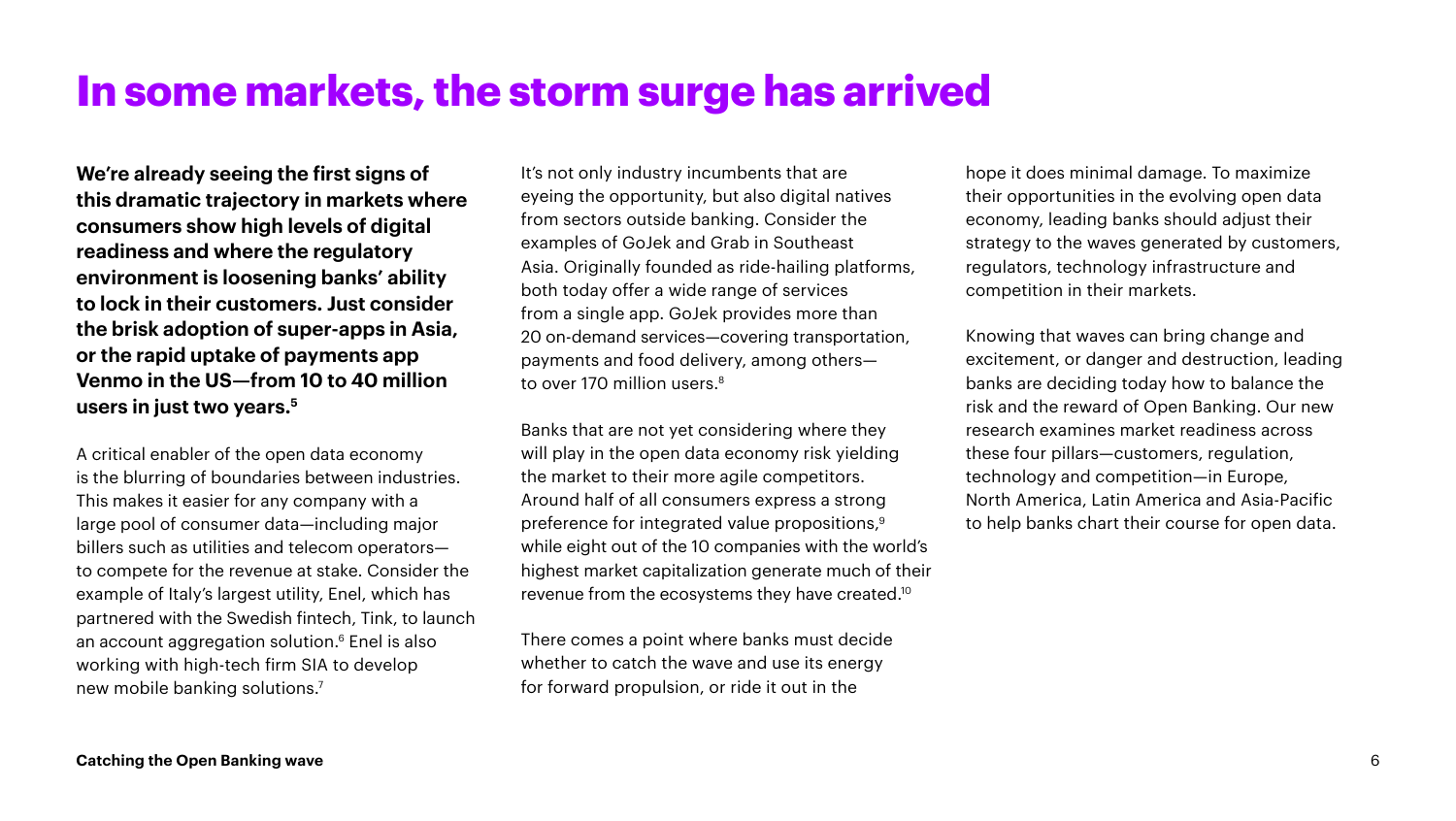## **How will the Open Banking wave break in different markets?**

**The Open Banking wave will not break in the same way or at the same time in all markets due to the different regulatory, technological and competitive forces at work.**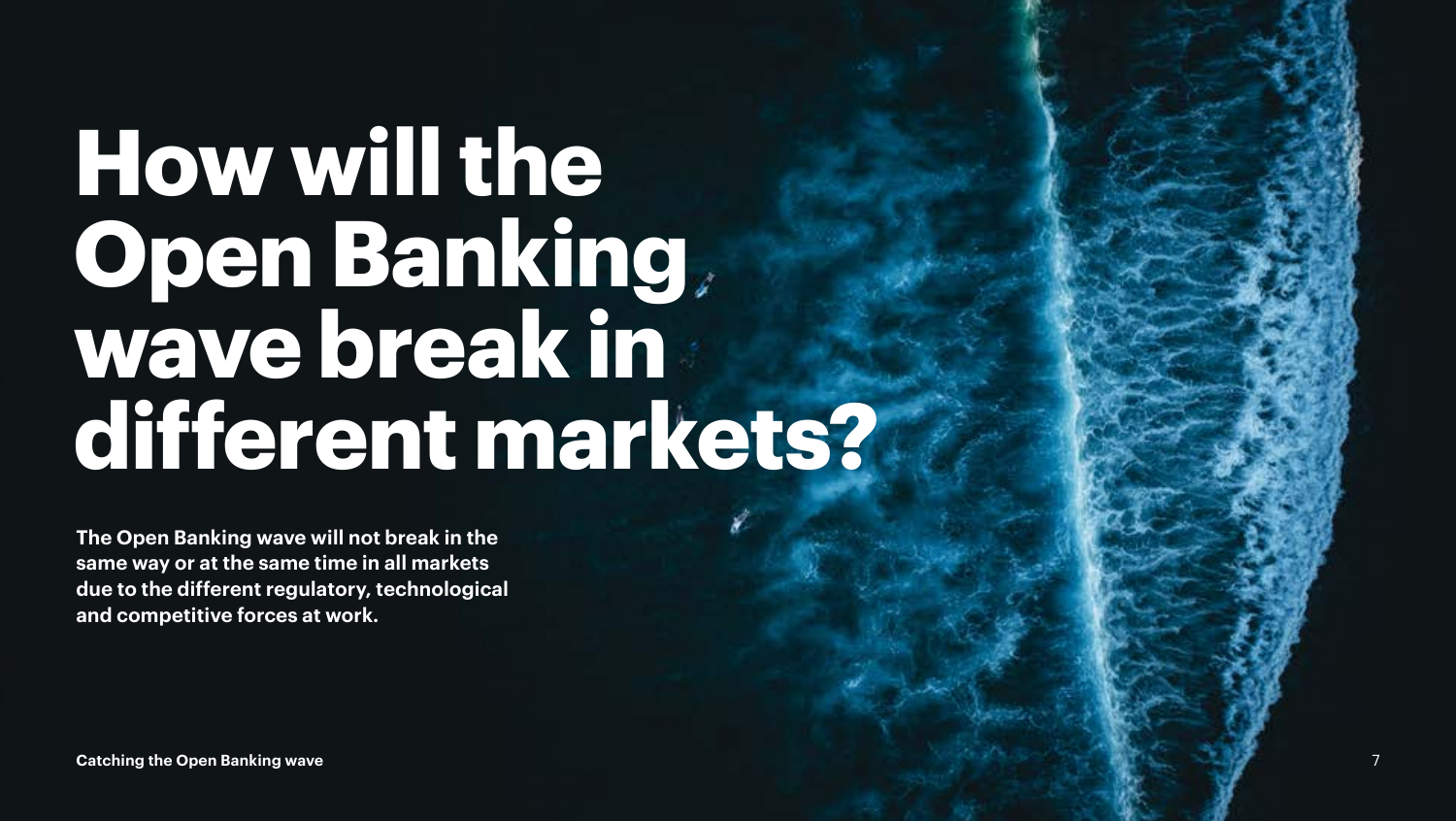**To better understand the regional nuances, as well as the capabilities banks will need to develop if they are to compete effectively in different territories, we analyzed market readiness in Europe, North America, Latin America and Asia-Pacific across four dimensions:**

- **• Consumer readiness:** Consumers' digital maturity and their openness to new digital and integrated banking services.
- **• Regulatory approach:** The extent to which regulators are driving the transition to an open data economy. This dimension considers both Open Banking and data-related regulation.
- **• Technology:** The maturity of banks' technology environments and of the market infrastructure.
- **• Competition:** The extent to which new challengers are making inroads into the banking market.

#### **Figure 1. Open Banking Readiness Across Four Key Dimensions**

#### **Customer Readiness**



Source: Accenture Research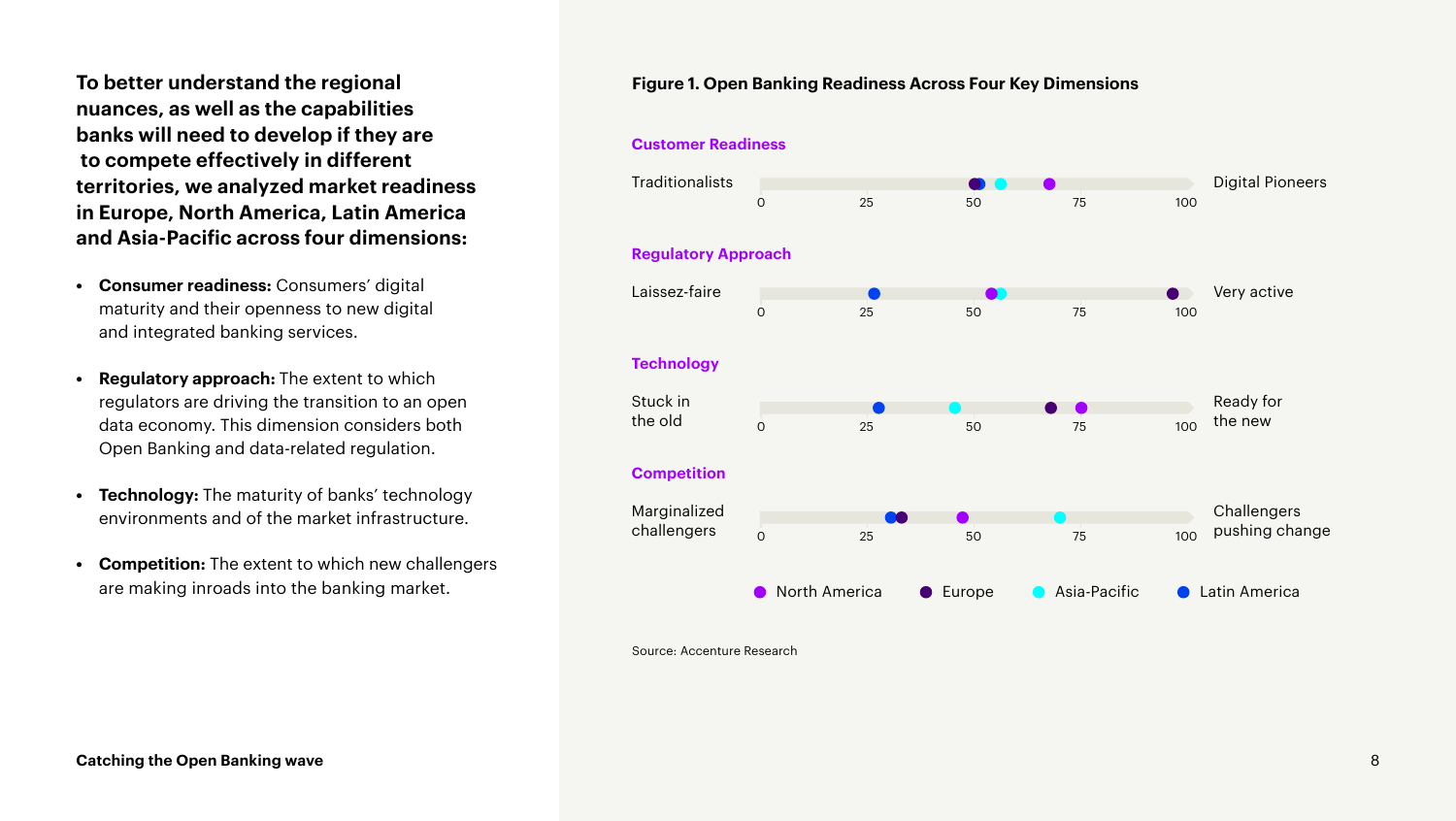**From our analysis, we grouped territories into three categories to understand which capabilities leading banks are expected to prioritize to enhance their competitiveness:**



#### **Consumer-enabled**

These are markets where most consumers are digitally enabled and prepared to embrace new-age financial services and products. China is an example. Banks in these territories will likely prioritize data management capabilities to ensure that consumers receive value from sharing their data.



#### **Regulator-directed**

Markets such as the European Union and Australia, where consumer readiness is lagging despite a regulatory focus on open data and Open Banking. In these markets, security and customer consent management will be priorities.



#### **Market-led**

Markets such as the US, where incumbent banks and other members of the ecosystem are driving Open Banking in the absence of market infrastructure or a regulatory mandate. Here, creating ecosystem partnerships is expected to be the urgent imperative.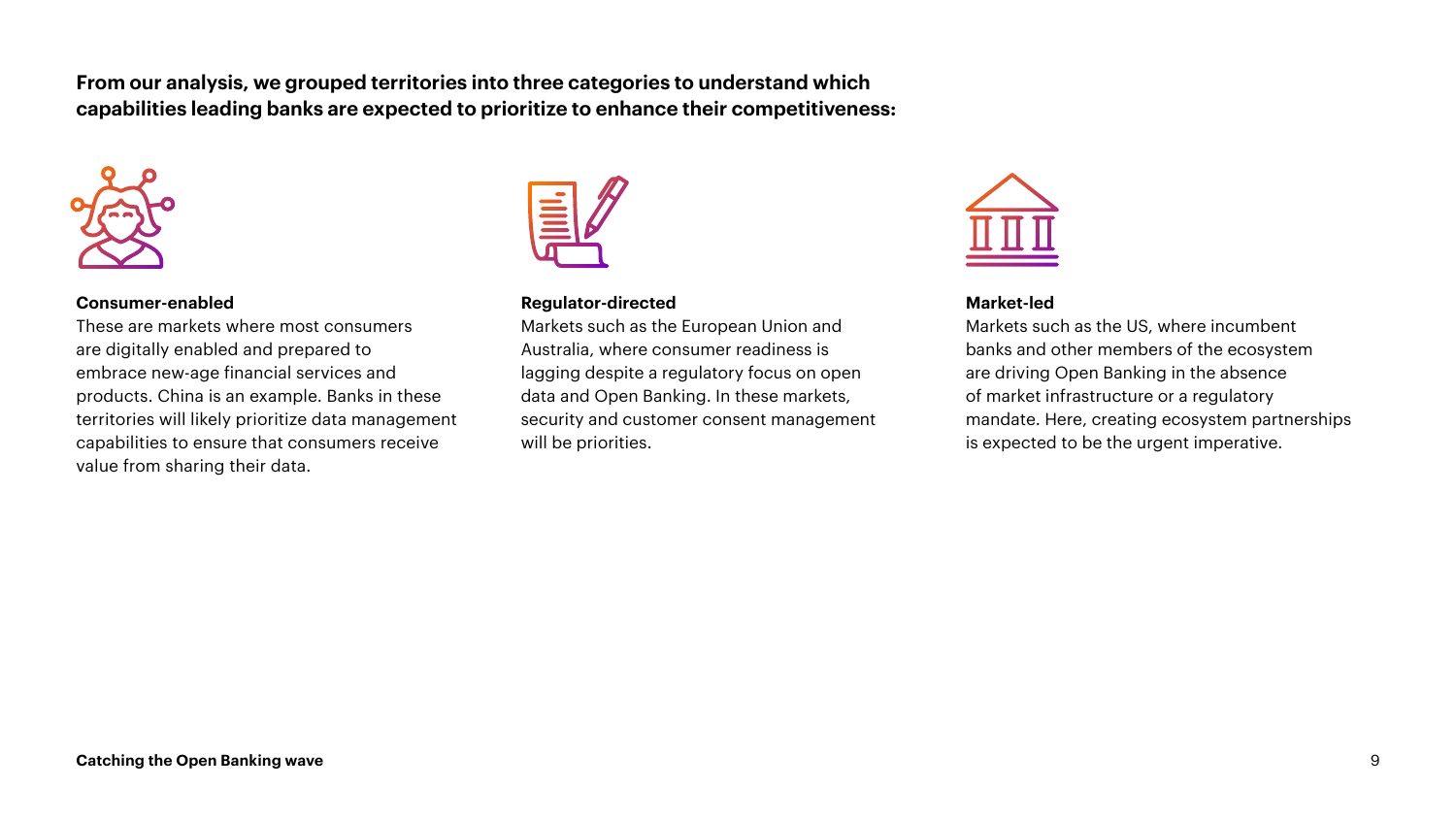## **Core capabilities for the transition to open data**

**The open data economy will reach different shores at different times, and in diverse shapes and sizes. Each bank will prioritize its Open Banking investments according to conditions in its market. However, we anticipate that most banks will eventually master each of the following four capabilities on its journey to becoming a significant player in the age of the super app.**

**Catching the Open Banking wave**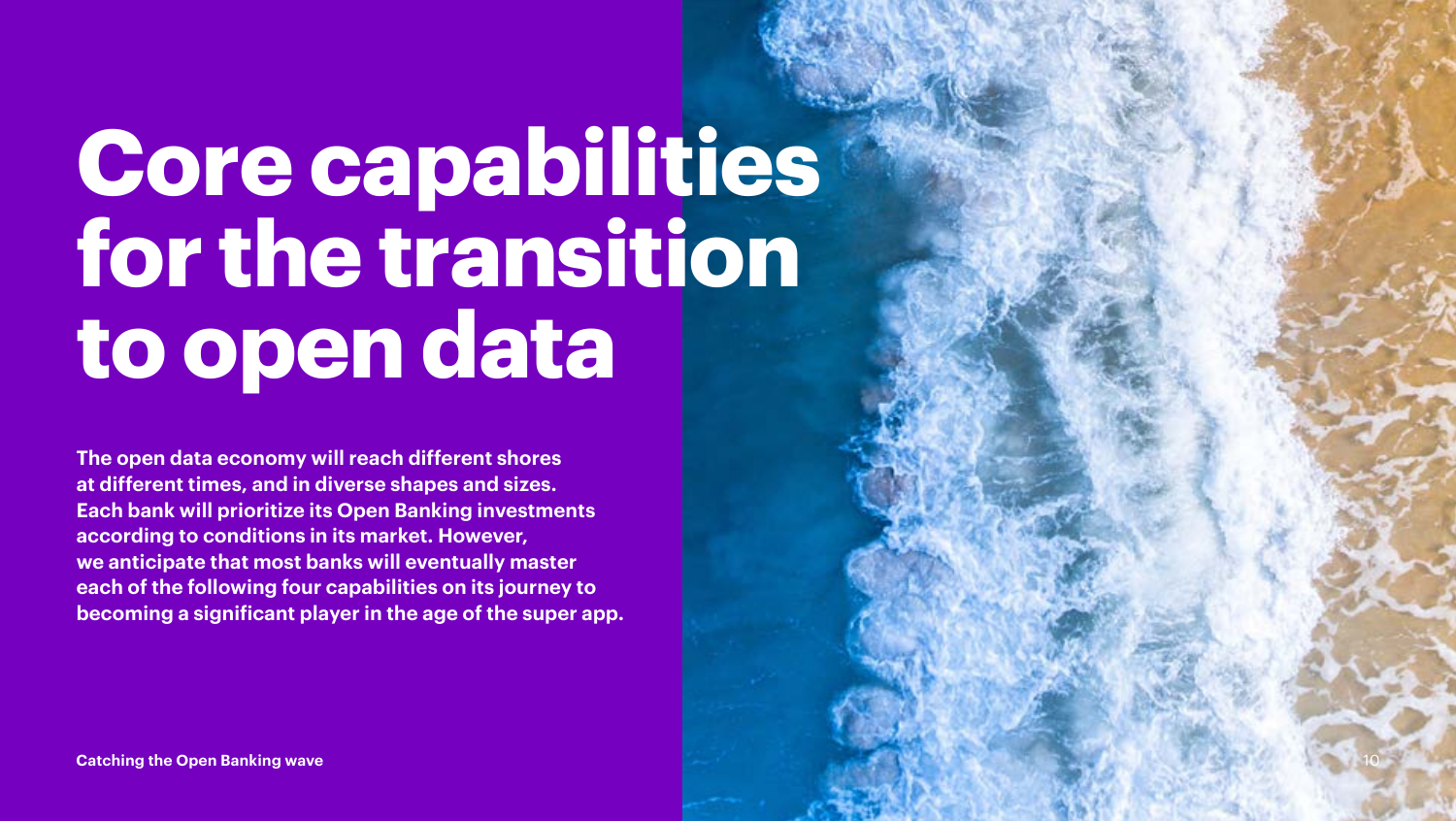## **Data custodianship**  CAPABILITY 1

**Where consumer readiness is low despite a regulatory drive towards Open Banking, leading banks are focusing on overcoming customers' reluctance to share data.** 

To that end, these banks are giving their customers a transparent view into which parties have access to their data, for which purposes and for how long. But in addition to that, their authentication and digital identification mechanisms mean that banks could have a key role in enabling consumers to share data with other companies.

Our Global Banking Consumer Study suggests that banks could evolve naturally from being trusted custodians of customers' money into custodians of their personal data. Some 37% of consumers trust their bank "a lot" to look after their data, while less than 10% trust bigtechs or neobanks to do so.<sup>11</sup>

Trust in non-banks varies by market—Chinese consumers have more trust in neobanks than those in other countries—but banks are the most trusted in all markets surveyed.

Coupled with banks' well-established know-your-customer (KYC) processes and systems, this makes them a good fit for the role.

As data custodians, banks will oversee the seamless and secure sharing of customer data in a trusted and well-governed ecosystem that revolves around digital identity and consent. This gives banks an opportunity not only to advance their Open Banking strategy, but also to position themselves at the heart of the open data economy.

Banks will enable customers to control their data from a single point, as well as to view and manage the consent consumers and businesses give to TPPs. To do so, banks will need to invest in consent management solutions that broker the access that TPP apps and services have to customers' data via APIs.

Each bank is currently focusing on data custodianship independently, which is causing friction in the customer experience. Over the long term, we expect to see the rise of centralized consent stores where

customers can see a transparent overview of the data they have shared across ecosystems. It might make sense for banks in each market to work together to pioneer such market infrastructure before regulators or competitors in other industries set the pace.

**Key capabilities for data custodianship and consent management:**

- **• Credible, provisioned data that customers have consented to share.**
- **• Processes and infrastructure that are guaranteed to safely store customers' data.**
- **• Data stores, data identification and categorization algorithms, machine learning capabilities, and data audit mechanisms.**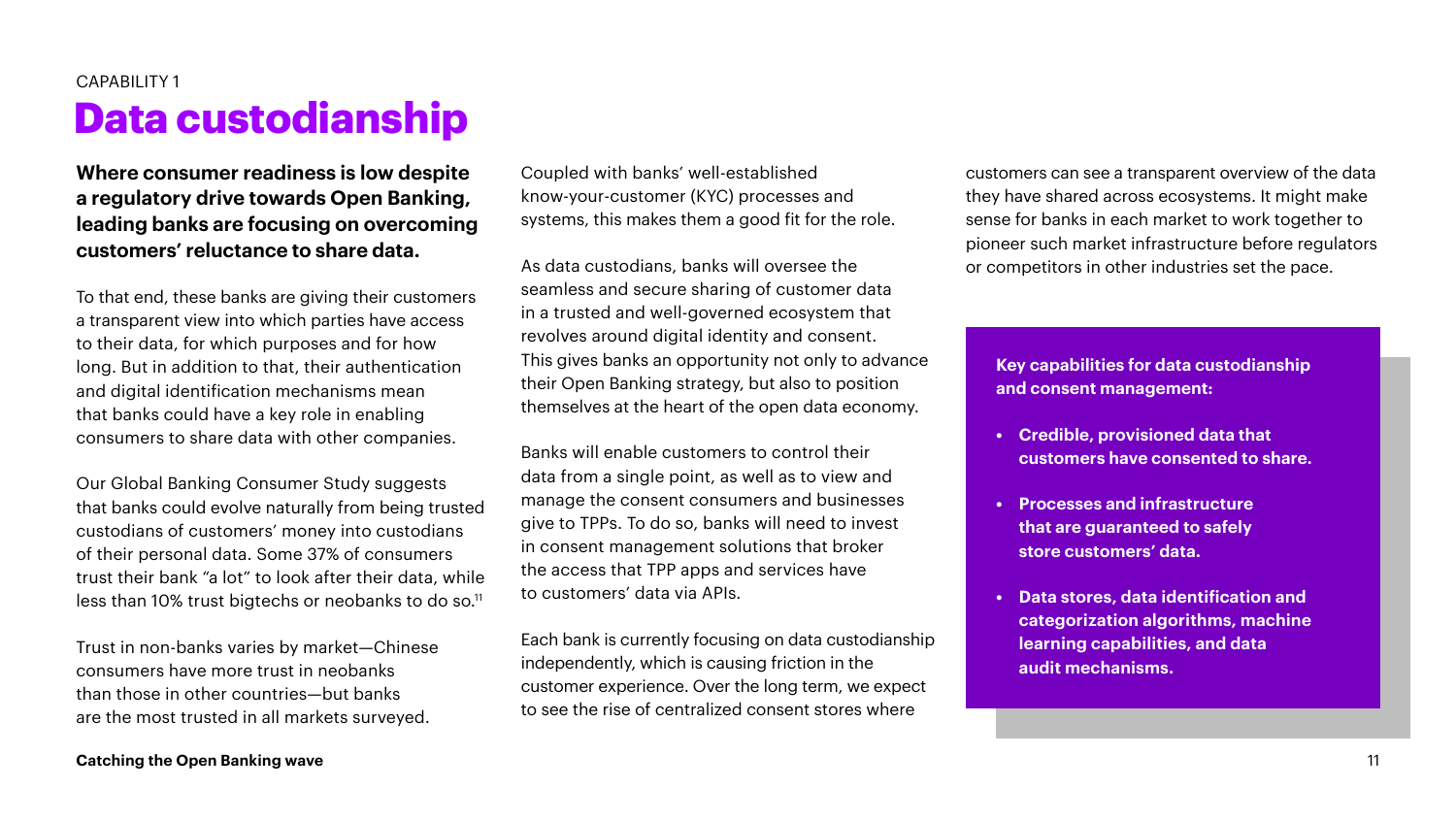#### CAPABILITY 2

## **Data management and analytics mastery**

**In markets where consumers are ready to embrace Open Banking and open data value propositions, banks should prioritize investments in data management and analytics capabilities. This will enable them to create more sophisticated pricing and risk models, as well as more compelling offerings for their customers.** 

Leading banks will focus on putting processes and systems in place to improve how they ingest and leverage data from external sources, such as Yelp, Google, satellite imagery and more. This will enable them to create new offerings that blend internal and external data to create value for customers.

Banks could consider appointing a data hunter to identify and vet new sources of data. This would help ensure that externally sourced data is fit-for-purpose and consistent with existing data,

enabling easier integration. This role could span organizational silos to ensure that data is shared enterprise-wide and to negotiate more favorable terms with data providers.

A transition to an open data economy will also require that banks invest in advanced analytics tools that enable them to aggregate external datasets and customer-mapped data. Perhaps even more importantly, banks will need to drive a culture of data sharing and data-driven decision-making across the business, making use of machine learning and artificial intelligence to enrich insights.

Leading banks will invest in change management and training to support the democratization of data and encourage peer-to-peer collaboration. Techniques and structures such as storytelling, multifunctional teams and collaboration metrics can help to cement a more data-driven culture across the business.

**Key capabilities for data management and analytics mastery:**

- **• A common framework for capturing, organizing, integrating and maintaining data.**
- **• Data stores, data identification and categorization algorithms, machine learning capabilities and data audit mechanisms, all able to be integrated into digital customer propositions.**
- **• Data catalogs that enable people across internal silos to discover and use data and the insights it enables.**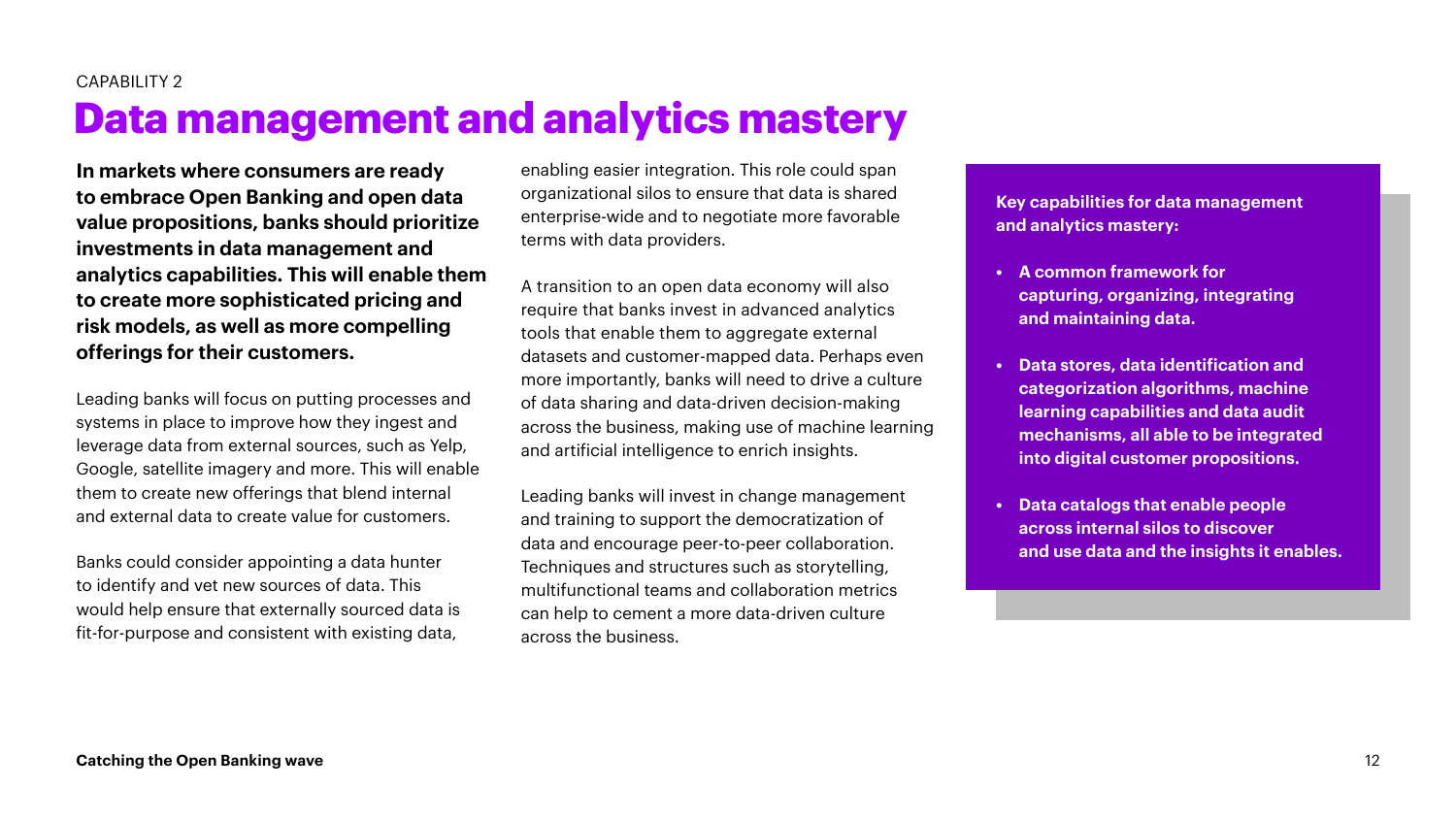## **Agile partnership**  CAPABILITY 3

**Picking and attracting the right partners are essential to Open Banking success across all territories, but they assume even more importance in markets where regulators have taken a light-touch approach. Leading banks are focusing on creating robust processes and policies for onboarding partners and managing vast networks.** 

Banks may need to manage hundreds of partners —such as real-estate agents, legal-services firms, movers, auto dealers and more—in the open data economy. Not all of these partners will offer equal value, so leading banks will likely distinguish between tactical and strategic partners. The former may be managed through standardized agreements.

Relationships with larger and more strategic partners might be managed through dedicated teams and based on more customized contractual terms.

One bank we interviewed has a relationship management team that works with its 20 most strategically important partners and another team responsible for more than 100 tactical partners.

The onboarding process sets the tone for the long-term relationship. Leading banks will work closely with potential partners to understand their businesses, the data sources they offer or wish to access, and the integration challenges they may face. They will use this information to offer an accelerated onboarding process that streamlines time-to-value.

Measuring partner performance—in terms of the revenues they generate and the value they create for customers and other members of the ecosystem—is a fundamental component of successful Open Banking relationships. Leading banks focus on positive incentives rather than penalties to drive partner engagement. An example of a useful key performance indicator (KPI) might be the level of activity on a bank-linked credit card before, during and after the launch of an ecosystem-related promotion. Leading banks share usage statistics through their APIs or partner portals with their strategic partners, but typically share the same information with their tactical partners only when contractually agreed.

#### **Key capabilities for agile partnership:**

- **• An accelerated onboarding process that enables partners to rapidly start delivering value.**
- **• KPIs such as revenue per partner and partner satisfaction.**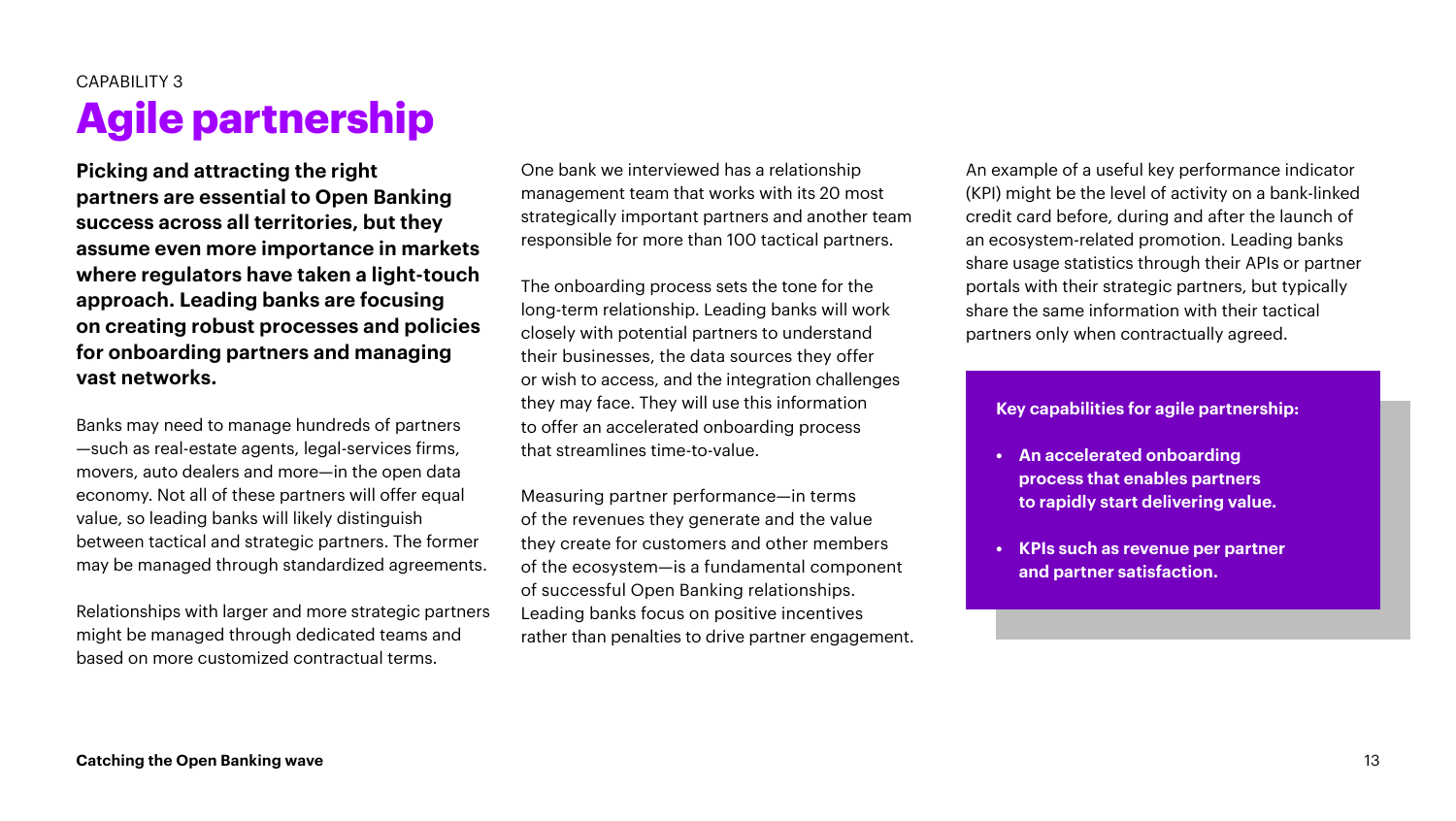## **Trusted security**  CAPABILITY 4

**Security is a prerequisite for building a trusted Open Banking ecosystem. This is not merely a matter of compliance with data security regulation—it is also about building consumer confidence and encouraging adoption. API security, especially, has emerged as a priority in a world where hackers are targeting banks' APIs as a potential chink in their security armor.** 

An Akamai report in 2019 found that up to 75% of credential abuse attacks against the financial services industry targeted APIs.<sup>12</sup> Breaches often take place when poorly implemented API authentication allows attackers to assume legitimate users' identities.

To ensure API security, banks can track and monitor three security related KPIs:

- **•** Successful authentication of customers.
- **•** Successful authentication of technical-service providers.
- **•** The number of fraudulent transactions.

One challenge banks are likely to face is to strike the right balance between security concerns and the customer experience. Many authentication mechanisms, if not thoughtfully implemented, may negatively impact the customer journey.

**Key capabilities for trusted security:**

- **• Application delivery controller infrastructure, web application firewalls and dedicated API gateways.**
- **• Bot mitigation to protect public APIs from misuse that can lead to data loss, fraud and skewed analytics.**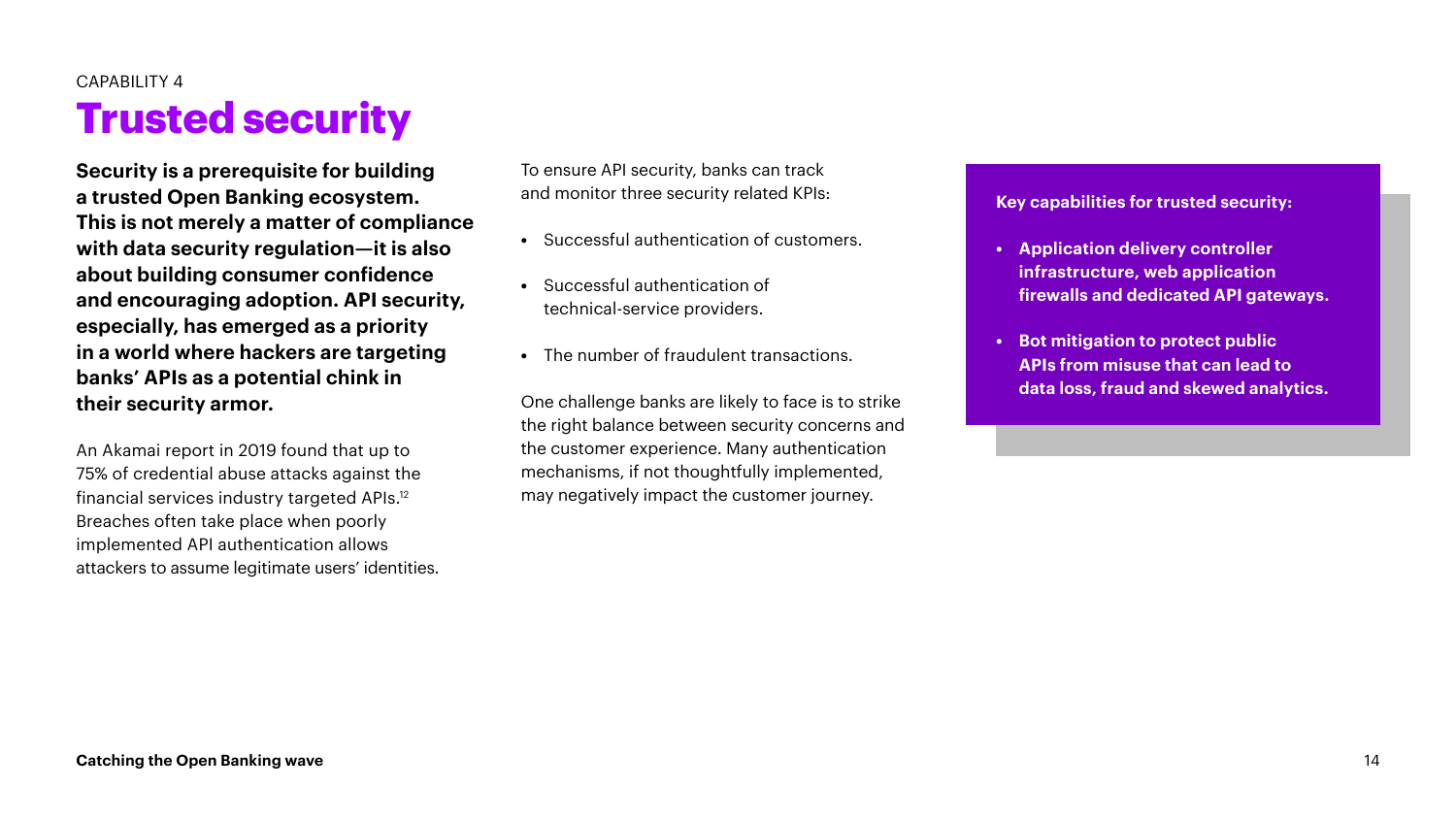## **Ride the wave or brace for impact?**

**Catching the Open Banking wave** 15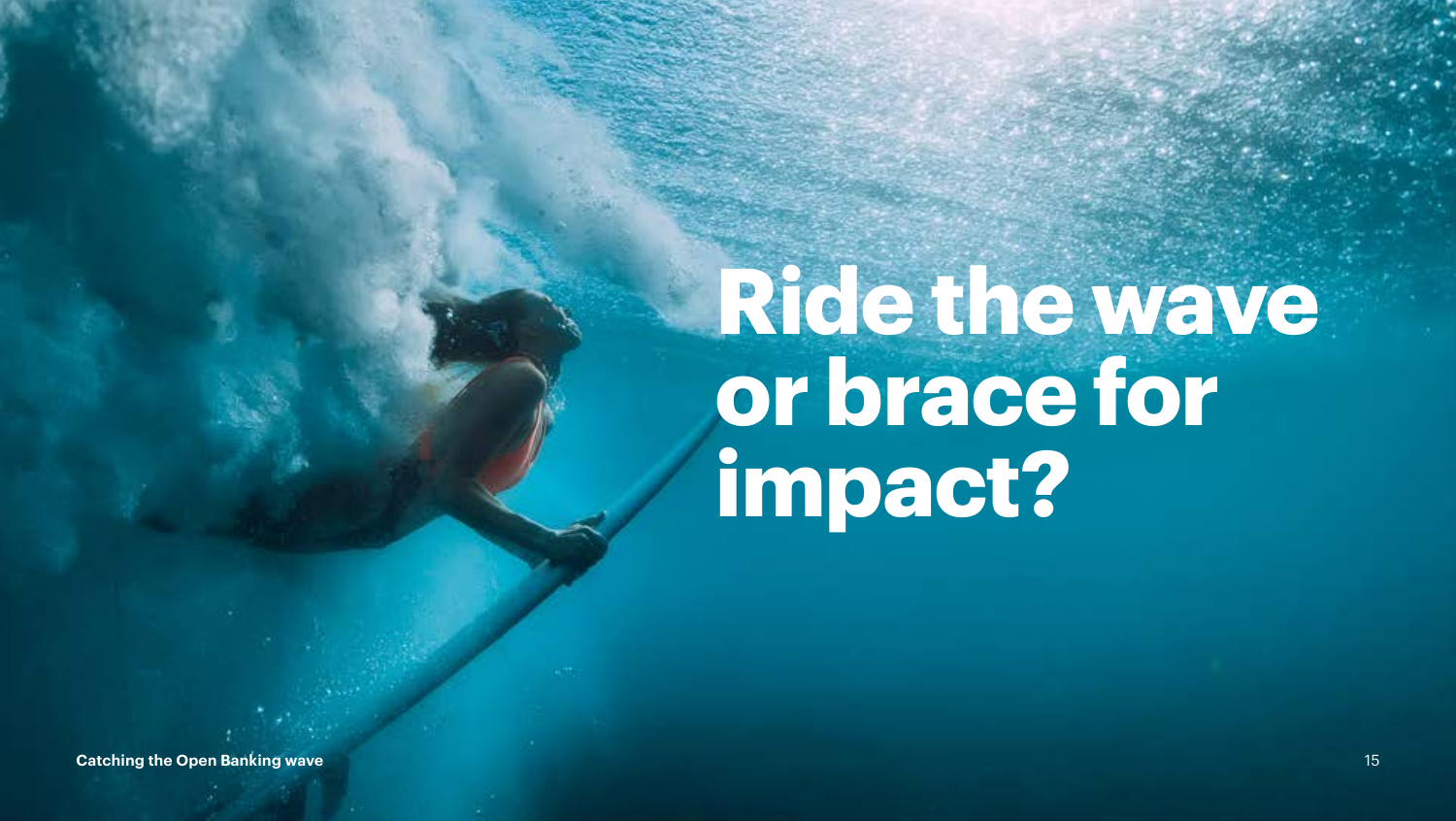**Changes in the regulatory, technology, competitor and consumer seascape are generating ripples on the ocean that will soon intensify and reach the shores of mainstream banking. The surf forecast doesn't show exactly when the waves will break, but it could be sooner than many banks imagine. Those that are not advancing Open Banking business models or preparing for the open data economy may miss the wave, or worse, be engulfed by it.** 

Tomorrow's leaders are looking to take the initiative in the shift towards the open data economy, building the capabilities they need to compete effectively with a new breed of API-driven and data-capable competitors. In so doing, they are not only protecting their existing revenues and market share from other incumbent banks, challenger banks, fintechs and new players entering from adjacent industries. They are also positioning themselves for significant growth.

The banks that are likely to thrive in the open data economy will be those that understand that it's not enough to own customer data or even to be a trusted custodian of money and information. The winners will be those banks that are able to aggregate data, extract insights from it, and use it to offer richer customer experiences.

**Now is the time to decide whether to treat Open Banking as a potentially destructive tsunami or an opportunity to ride the surf break of a lifetime.**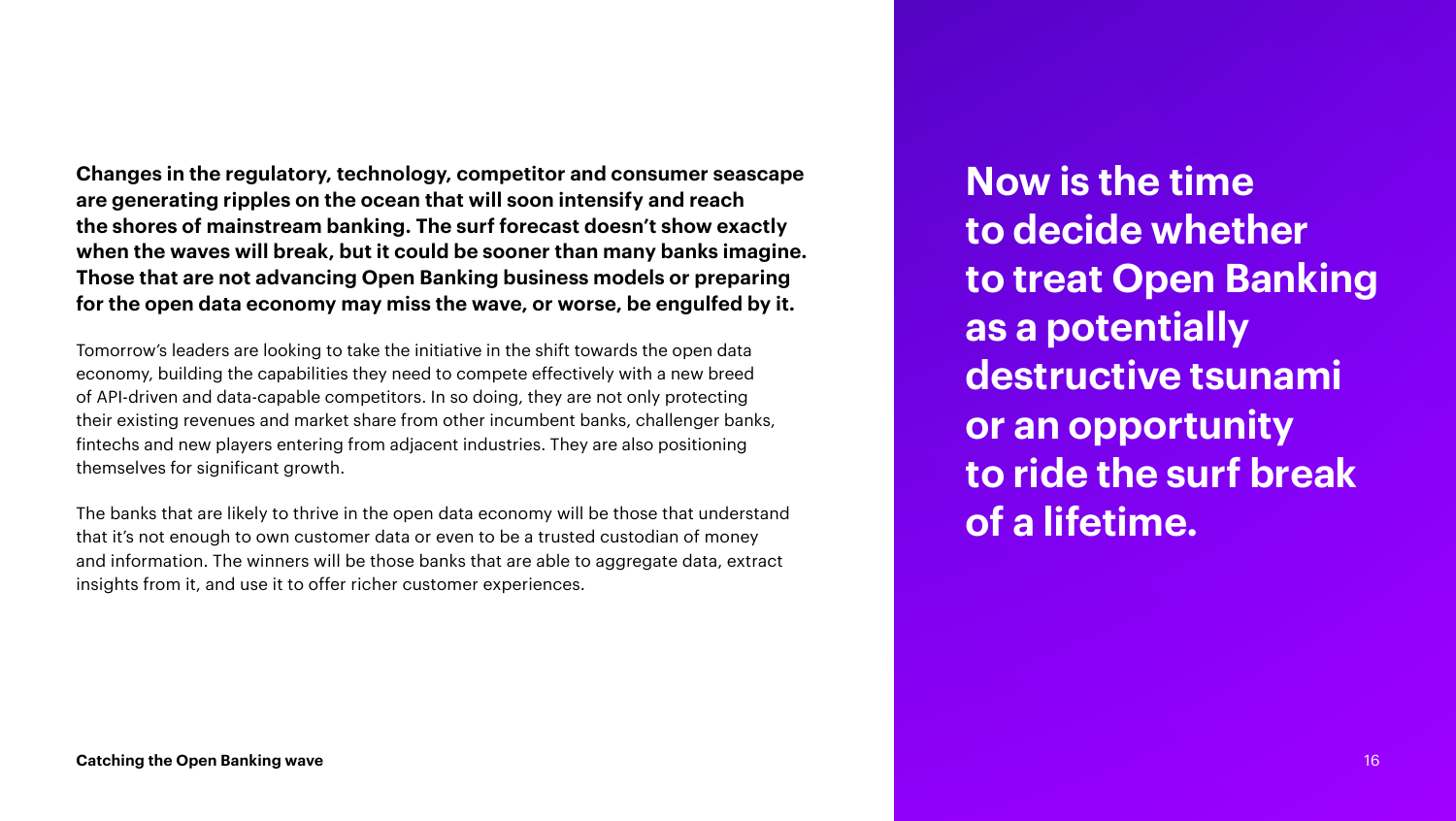

## **About the research**

### **Accenture Research's Open Banking revenues estimate**

The estimate of the impact of Open Banking on total banking revenues has been assessed by analyzing a data set of 20 major economies which together comprise more than 75% of world GDP.

The share of revenues estimated to be impacted by Open Banking has been calculated by combining a proprietary Global Banking Revenue Model, the results of a global C-level survey run by Accenture Research toward the end of 2020, and input from interviews with several subject matter experts.

Thanks to its global C-level survey, Accenture Research was able to estimate the expected share of banking revenues likely to be affected by ecosystem-related plays by region. These estimated shares have been adjusted, on the basis of the interviews with subject matter experts, to reflect the impact at banking-product level of Open Banking initiatives on these ecosystem-related revenues. Lastly, these adjusted shares have been applied to the banking revenues of each country in scope, by means of the Accenture Research Global Banking Revenue Model.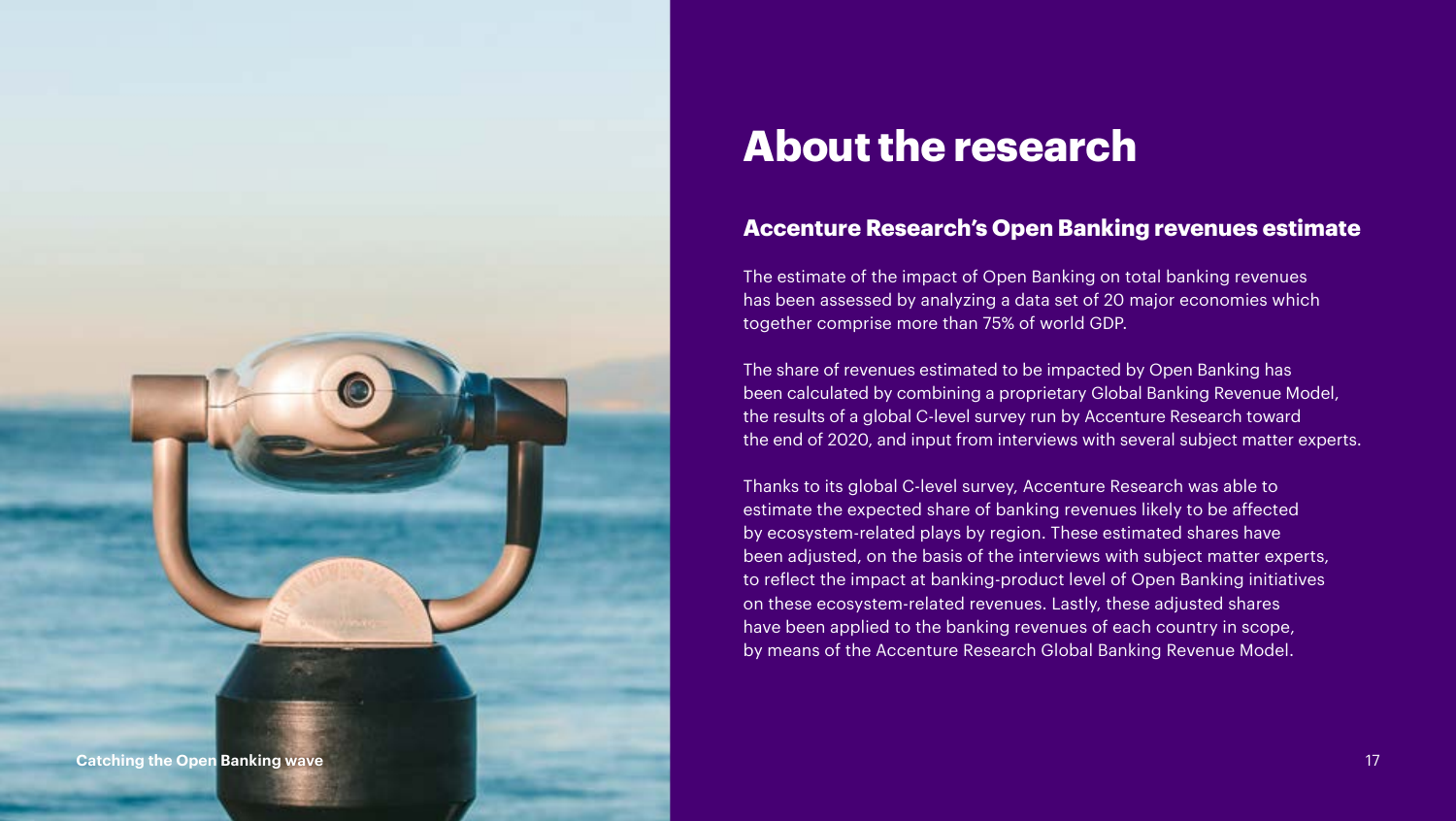### **Accenture's assessment of Open Banking readiness**

We calculated the readiness of the four main regions by combining 19 metrics related to the development of Open Banking and clustered in four pillars: Consumer, Regulation, Technology and Competition. The score is scaled between 0 – 100, with higher values indicating a more conducive environment for Open Banking to take-off.

The analysis was run on 22 major economies globally. Regional scores were calculated as weighted averages using GDP data as weights.

| <b>Consumer Pillar</b>                      | <b>Regulation Pillar</b>          | <b>Technology Pillar</b>                | <b>Competition Pillar</b>                |
|---------------------------------------------|-----------------------------------|-----------------------------------------|------------------------------------------|
| Demand for integrated<br>propositions       | <b>Open Banking</b><br>regulation | % of IT spend on<br>new investments     | Fintech ecosystem<br>(amount of funding) |
| Share of<br>'Pioneers'                      | Data protection<br>regulation     | <b>Market</b><br>digitalization         | Positioning of bigtechs<br>in banking    |
| Willingness to<br>share data                | Privacy<br>protection regulation  | <b>Number</b><br>of bank APIs available | Neobank<br>adoption                      |
| Trust in banking<br>and non-banking players |                                   | Real-time payments<br>infrastructure    |                                          |
| E-commerce<br>penetration                   |                                   |                                         |                                          |
| Digital buyer<br>penetration                |                                   |                                         |                                          |
| Smartphone<br>penetration                   |                                   |                                         |                                          |
| Share of cashless<br>transactions           |                                   |                                         |                                          |
| Share of banked<br>population               |                                   |                                         |                                          |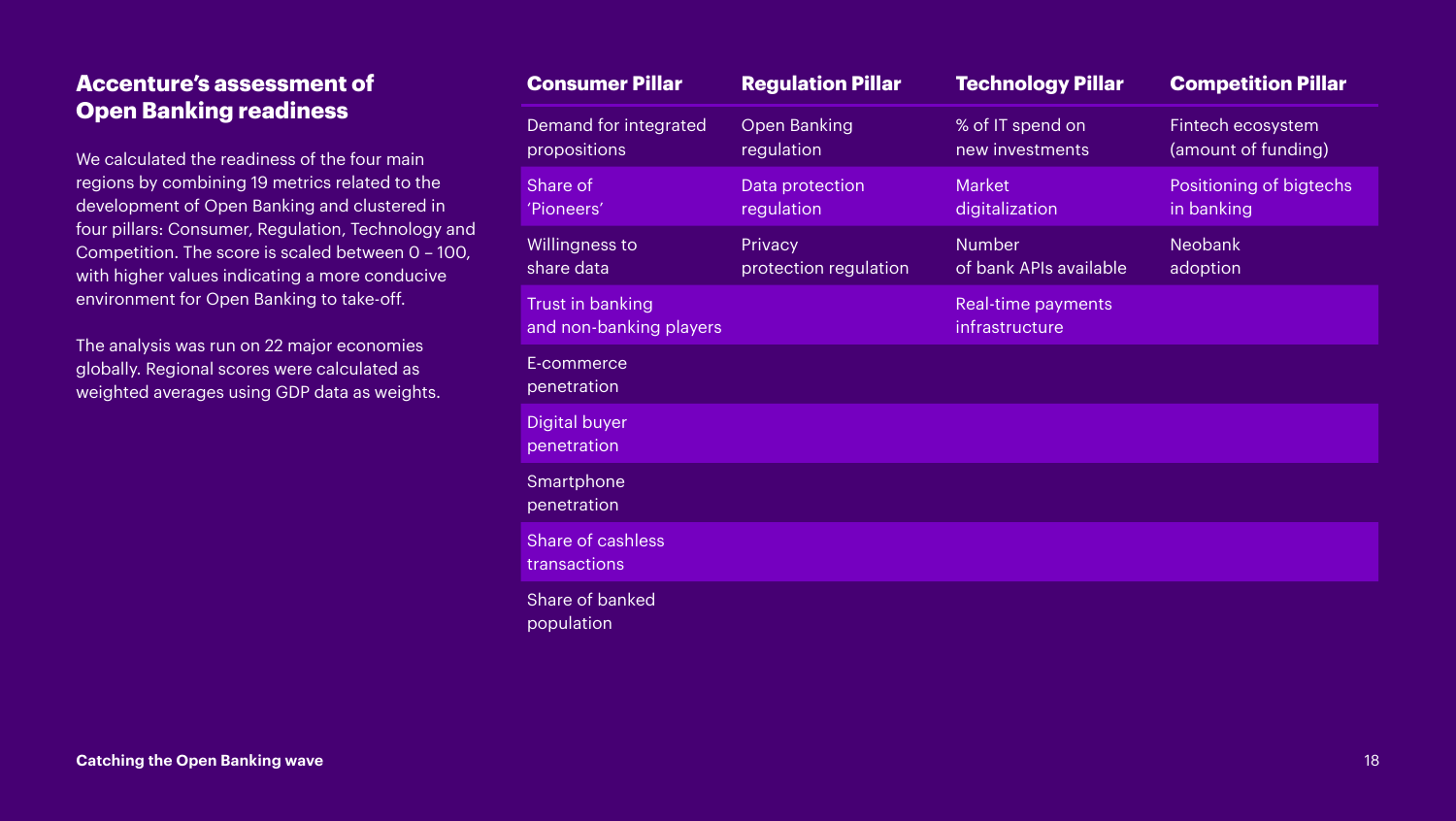## **References**

- 1. Accenture '[Payments Moderni](https://www.accenture.com/us-en/insights/banking/payments-modernization-playing-long-game)zation Survey', 2020
- 2. [PayPal Investor Presentation](http://investor.pypl.com/news-and-events/events/event-details/2021/PayPals-2021-Investor-Day/ ), 11 February, 2021
- 3. AltFi, '[Klarna introduces bank accounts in Germany as it moves](http://www.altfi.com/article/7562_klarna-introduces-bank-accounts-in-germany-as-it-moves-closer-to-building-a-financial-super-app )  [closer to building a financial super app](http://www.altfi.com/article/7562_klarna-introduces-bank-accounts-in-germany-as-it-moves-closer-to-building-a-financial-super-app )', 10 February, 2021
- 4. Source: Accenture Research analysis on central bank data, global data and Accenture 2020 CxO Survey findings. Estimates are based on a panel of 20 countries (2 in North America, 8 in Europe and 10 elsewhere).
- 5. Venmo website, ['Venmo Revenue and Usage Statistics \(2021\)](http://www.businessofapps.com/data/venmo-statistics/)', 6 May, 2021
- 6. Tink press release, ['Tink enters strategic partnership with Enel X'](http://tink.com/press/tink-enelx-partnership/ 
), 24 September, 2020
- 7. Enel X press release, ['Enel X with SIA to de](http://www.enelx.com/en/news-and-media/press/2020/10/enel-x-with-sia-to-develop-new-financial-digital-services )velop new financial [digital services](http://www.enelx.com/en/news-and-media/press/2020/10/enel-x-with-sia-to-develop-new-financial-digital-services )', 8 October, 2020
- 8. Gojek website, 'Welcom[ing a Fresh Start](http://www.gojek.com/about/Source: https://tink.com/press/tink-enelx-partnership/)'.
- 9. Accenture, ['Global Consumer Survey](http://www.accenture.com/us-en/insights/banking/consumer-study-making-digital-banking-more-human )', 2020
- 10. Accenture Research analysis on Capital IQ as of 8 March, 2021
- 11. Accenture, ['Global Banking Consumer Study](http://www.accenture.com/us-en/insights/banking/consumer-study-making-digital-banking-more-human)', 2020
- 12. Akamai, '[State of the Internet / Security Report, F](https://www.akamai.com/it/it/multimedia/documents/state-of-the-internet/soti-security-financial-services-hostile-takeover-attempts-report-2020.pdf)inancial Services [Hostile Takeover Attempts \(Volume 6, Issue 1\)](https://www.akamai.com/it/it/multimedia/documents/state-of-the-internet/soti-security-financial-services-hostile-takeover-attempts-report-2020.pdf)', February 2020